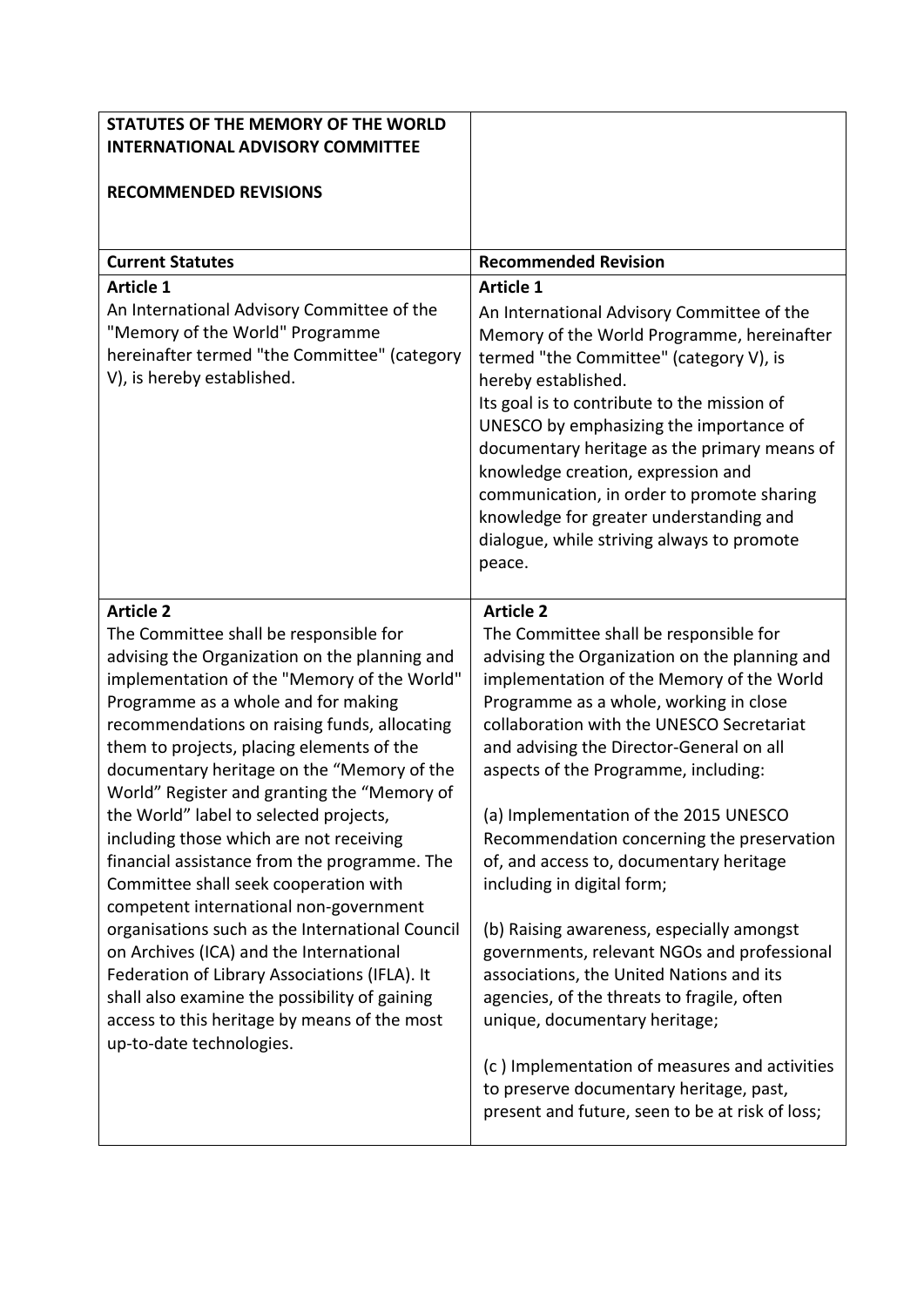|                                                | (d) Monitoring the global situation of            |
|------------------------------------------------|---------------------------------------------------|
|                                                | documentary heritage preservation and             |
|                                                | preparing proposals for its improvement;          |
|                                                | (e) Research, together with training and          |
|                                                | educational programmes, for preserving and        |
|                                                | making accessible documentary heritage,           |
|                                                | including in electronic forms, especially in      |
|                                                | approaches suited to conditions in least          |
|                                                | developed areas;                                  |
|                                                |                                                   |
|                                                | (f) Recommending documentary heritage for         |
|                                                | inscription in the International Memory of the    |
|                                                | World Register according to the Memory of         |
|                                                | the World General Guidelines;                     |
|                                                | (g) Building partnerships, branding, and          |
|                                                | revenue opportunities to advance the              |
|                                                | Memory of the World Programme; and                |
|                                                |                                                   |
|                                                | (h) Developing synergies and joint initiatives    |
|                                                | with other relevant UNESCO programmes.            |
| <b>Article 3</b>                               | <b>Article 3</b>                                  |
|                                                | 3.1. The Committee shall be composed of 14        |
| 1. The Committee shall be composed of 14       | members appointed by the Director-General         |
| members, appointed by the Director-General     | after consultation with the National              |
| after consultation with the National           | Commissions of the concerned Member States,       |
| Commissions of the States concerned, and       | and serving in a personal capacity, not as        |
| serving in a personal capacity.                | representatives of their respective States or     |
|                                                | any other affiliated entities. They will not seek |
| 2. The term of office of members of the        | or accept instructions from governments or        |
| Committee shall be four years. It is renewable | other authorities.                                |
| once. In the event of the resignation or death |                                                   |
| of a member of the Committee, the Director-    | 3.2. The term of office of the members of the     |
| General shall appoint a replacement for the    | Committee shall be four years. It is renewable    |
| remainder of the term.                         | once. In the event of the resignation or          |
|                                                | incapacity of a member of the Committee, the      |
| 3. Every two years, half the membership of the | Director-General shall appoint a replacement      |
| Committee shall be renewed. Notwithstanding    | and determine the term of his or her              |
| the provisions of paragraph 2 above, when      | membership.                                       |
| appointing the initial members of the          |                                                   |
| Committee, the Director-General shall          | 3.3 Every two years, half the membership of       |
| designate the seven whose term of office will  | the Committee shall be renewed.                   |
| expire on 31 December of the fourth year of    |                                                   |
| their election, it being understood that the   |                                                   |
| term of office of other members will expire on |                                                   |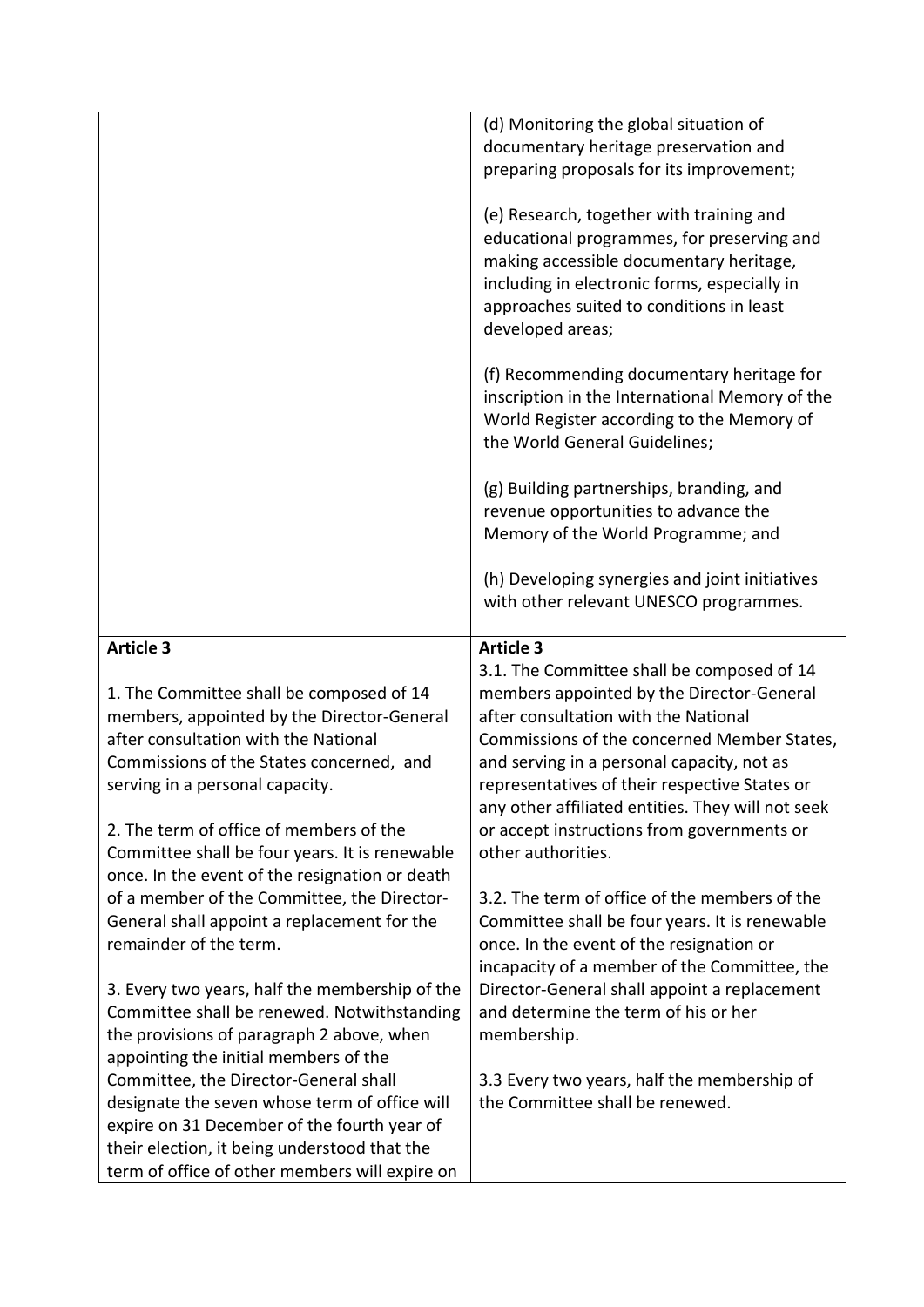| 31 December two years later.<br>4. The members of the Committee shall be<br>chosen for their authority in the field of<br>safeguarding of the documentary heritage,<br>taking due account of geographical<br>representation and in such a way as to<br>represent the various disciplines and schools<br>of thought prevalent in this field within<br>Member States and in the main international<br>professional organizations.<br>5. In addition to the 14 members mentioned<br>above, the Director-General may invite to<br>meetings of the Committee individuals whose<br>duties and qualifications make them suitable<br>for assisting the Committee in its task. They<br>shall not have the right to vote. | 3.4. The members of the Committee shall be<br>chosen for their expertise in safeguarding<br>documentary heritage, taking due account of<br>geographical, cultural and gender<br>representation, and in such a way as to<br>represent the various disciplines and schools of<br>thought prevalent in this field within Member<br>States and in the main international<br>professional organizations.<br>3.5. In addition to the 14 members mentioned<br>in Article 3.1, the Director-General may invite<br>to meetings of the Committee individuals<br>whose duties and qualifications make them<br>suitable for assisting the Committee in its task.<br>They shall not have the right to vote.               |
|-----------------------------------------------------------------------------------------------------------------------------------------------------------------------------------------------------------------------------------------------------------------------------------------------------------------------------------------------------------------------------------------------------------------------------------------------------------------------------------------------------------------------------------------------------------------------------------------------------------------------------------------------------------------------------------------------------------------|--------------------------------------------------------------------------------------------------------------------------------------------------------------------------------------------------------------------------------------------------------------------------------------------------------------------------------------------------------------------------------------------------------------------------------------------------------------------------------------------------------------------------------------------------------------------------------------------------------------------------------------------------------------------------------------------------------------|
| <b>Article 4</b><br>The Director-General shall convene the<br>Committee in ordinary session once every two<br>years and shall fix the date and place. She/ He<br>may convene extraordinary sessions.<br><b>Article 5</b><br>1. At each of its ordinary sessions, the<br>Committee shall elect a Chairperson, three<br>Vice-Chairpersons and a Rapporteur who shall<br>constitute the Bureau of the Committee and<br>shall remain in office until the following<br>ordinary session.<br>2. The Director-General shall convene the<br>Bureau be represented at its meetings.<br><b>Article 6</b><br>The Secretariat of the Committee shall be<br>provided by the UNESCO Memory of the                             | <b>Article 4</b><br>4.1 The Director-General shall convene the<br>Committee in ordinary session at least once<br>every two years and shall fix the date and<br>place. The Director-General may convene<br>extraordinary sessions.<br>4.2. At each of its ordinary sessions, the<br>Committee shall elect a Chairperson, three<br>Vice-Chairpersons and a Rapporteur who shall<br>constitute the Bureau of the Committee and<br>shall remain in office until the following<br>ordinary session.<br>4.3. The Director-General shall convene the<br>Bureau as deemed necessary in consultation<br>with the Chairperson and be represented at its<br>meetings.<br>4.4. The Secretariat of the Committee shall be |
| World Secretariat.<br><b>Article 7</b>                                                                                                                                                                                                                                                                                                                                                                                                                                                                                                                                                                                                                                                                          | provided by the UNESCO Memory of the World<br>Secretariat.<br><b>Article 5</b><br>5.1. Member States and Associate Members of<br>UNESCO may send observers to sessions of                                                                                                                                                                                                                                                                                                                                                                                                                                                                                                                                    |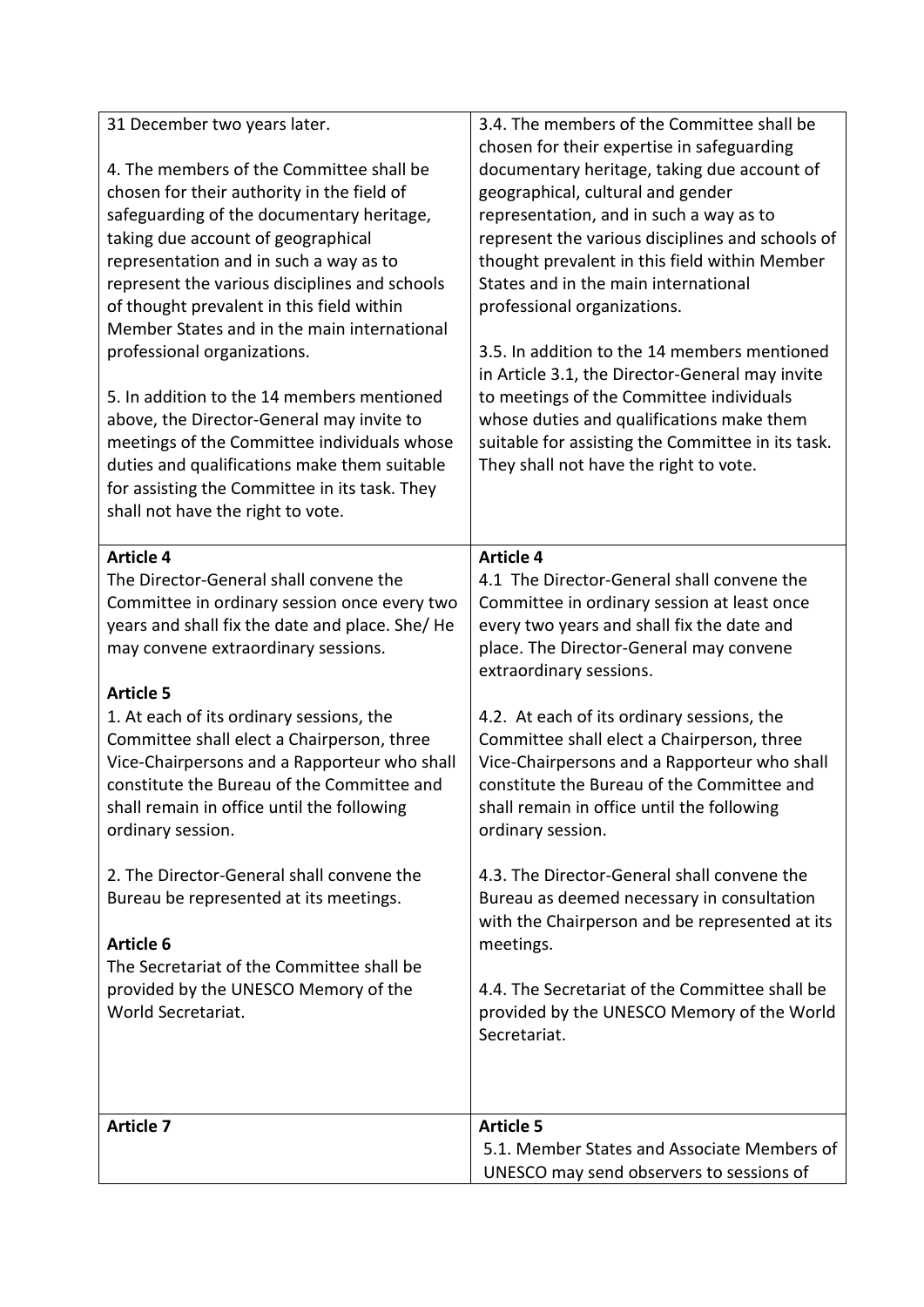| 1. Member States and Associate Members of                                                                                                                                                                                                                                                                                             | the Committee. The United Nations and other                                                                                                                                                                                                                             |
|---------------------------------------------------------------------------------------------------------------------------------------------------------------------------------------------------------------------------------------------------------------------------------------------------------------------------------------|-------------------------------------------------------------------------------------------------------------------------------------------------------------------------------------------------------------------------------------------------------------------------|
| UNESCO may send observers to meetings of                                                                                                                                                                                                                                                                                              | organizations of the United Nations system                                                                                                                                                                                                                              |
| the Committee.                                                                                                                                                                                                                                                                                                                        | with which UNESCO has concluded mutual                                                                                                                                                                                                                                  |
| 2. The United Nations and other organisations                                                                                                                                                                                                                                                                                         | representation agreements may be                                                                                                                                                                                                                                        |
| of the United Nations system with which                                                                                                                                                                                                                                                                                               | represented at sessions of the Committee.                                                                                                                                                                                                                               |
| UNESCO has concluded mutual representation                                                                                                                                                                                                                                                                                            | 5.2. The Director-General may extend                                                                                                                                                                                                                                    |
| agreements may be represented at meetings                                                                                                                                                                                                                                                                                             | invitations to send observers to sessions of the                                                                                                                                                                                                                        |
| of the Committee.                                                                                                                                                                                                                                                                                                                     | Committee to:                                                                                                                                                                                                                                                           |
| 3. The Director-General may extend invitations                                                                                                                                                                                                                                                                                        | (a) organizations of the United Nations system                                                                                                                                                                                                                          |
| to send observers to meetings of the                                                                                                                                                                                                                                                                                                  | with which UNESCO has not concluded mutual                                                                                                                                                                                                                              |
| Committee to:                                                                                                                                                                                                                                                                                                                         | representation agreements;                                                                                                                                                                                                                                              |
| (a) organizations of the United Nations system<br>with which UNESCO has not concluded mutual<br>representation agreements;<br>(b) intergovernmental organizations;<br>(c) international non-governmental<br>organizations, in accordance with the<br>Directives concerning UNESCO's relations with<br>non-governmental organizations; | (b) intergovernmental organizations;<br>(c) international non-governmental<br>organizations, in accordance with the<br>Directives concerning UNESCO's relations with<br>non-governmental organizations; and<br>(d) related programme areas and committees<br>of UNESCO. |
| <b>Article 8</b>                                                                                                                                                                                                                                                                                                                      | <b>Article 6</b>                                                                                                                                                                                                                                                        |
| 1. The Committee shall establish its Rules of                                                                                                                                                                                                                                                                                         | 6.1. The Committee shall establish its Code of                                                                                                                                                                                                                          |
| Procedure, which shall be submitted to the                                                                                                                                                                                                                                                                                            | Ethics and adopt Rules of Procedure, which                                                                                                                                                                                                                              |
| Director-General for approval.                                                                                                                                                                                                                                                                                                        | shall be submitted to the Director-General for                                                                                                                                                                                                                          |
| 2. The Director-General shall draw up the                                                                                                                                                                                                                                                                                             | approval.                                                                                                                                                                                                                                                               |
| agenda of the sessions of the Committee after                                                                                                                                                                                                                                                                                         | 6.2. The Director-General shall draw up the                                                                                                                                                                                                                             |
| consultation with the Chairperson of the                                                                                                                                                                                                                                                                                              | agenda of the sessions of the Committee after                                                                                                                                                                                                                           |
| Committee.                                                                                                                                                                                                                                                                                                                            | consultation with the Chairperson.                                                                                                                                                                                                                                      |
| 3. After each session, the Committee shall                                                                                                                                                                                                                                                                                            | 6.3. After each session, the Committee shall                                                                                                                                                                                                                            |
| present a report on its work and its                                                                                                                                                                                                                                                                                                  | present a report on its work and its                                                                                                                                                                                                                                    |
| recommendations to the Director-General.                                                                                                                                                                                                                                                                                              | recommendations supported by statements of                                                                                                                                                                                                                              |
| The Director-General shall inform the                                                                                                                                                                                                                                                                                                 | reason to the Director-General. The Director-                                                                                                                                                                                                                           |
| Executive Board of the results of the                                                                                                                                                                                                                                                                                                 | General shall inform the Executive Board of the                                                                                                                                                                                                                         |
| Committee's proceedings.                                                                                                                                                                                                                                                                                                              | results of the Committee's proceedings.                                                                                                                                                                                                                                 |
|                                                                                                                                                                                                                                                                                                                                       | <b>Article 7</b><br>7.1. The Committee shall establish subsidiary<br>bodies to assist in its work as appropriate.                                                                                                                                                       |